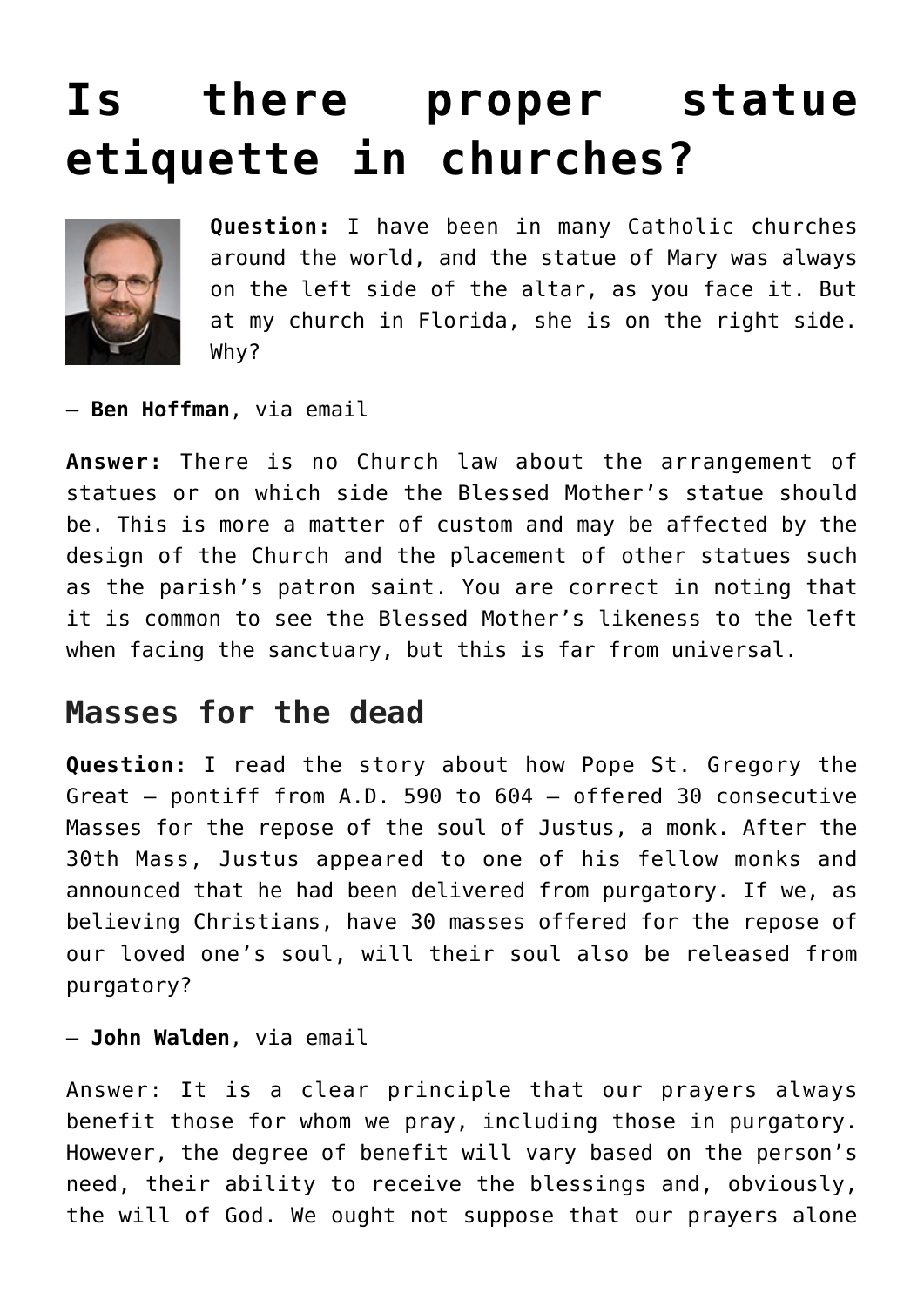will somehow force God's hand or require things of him. Praying for the souls in purgatory is a spiritual work of mercy that is expected of us. The ancient custom of 30 consecutive "Gregorian" Masses is praiseworthy and surely of benefit to any soul for whom these are offered, but we cannot presume to know that it always and for every soul ends the purgatorial process. Hence, we pray, as we ought, and leave the rest to God.

## **Heaven**

**Question:** Is it wrong to think of heaven as an extension of our greatest earthly pleasures, hobbies and interests? I've attended many funerals where clergy have made comments such as, "Uncle Bob went to that great golf course in the sky." It certainly sounds comforting and even amusing, but do we retain our pleasures on earth in heaven?

— **Anonymous**, San Dimas, California

**Answer:** Such remarks at funerals, while understandable, limit our understanding of heaven. The Scriptures record something far greater than a golf course or any accumulation of worldly hobbies and pleasures: "What eye has not seen, and ear has not heard, and what has not entered the human heart, what God has prepared for those who love him" (1 Cor 2:9). The heart of heaven is to be with God and to be caught up in the immense love, glory, joy and ecstasy of God together with all the saints. Even if one could play golf, it seems unlikely that he would want to. Far greater realities are present. While it is challenging to imagine the unimaginable, the point is not to diminish what heaven is just to make it understandable to us now.

That said, what makes us who we are on earth, including hobbies and pleasures, is not destroyed in heaven, but somehow perfected and raised to higher glories. Exactly what this is like is unknown to us but we can surely presume it is a lot